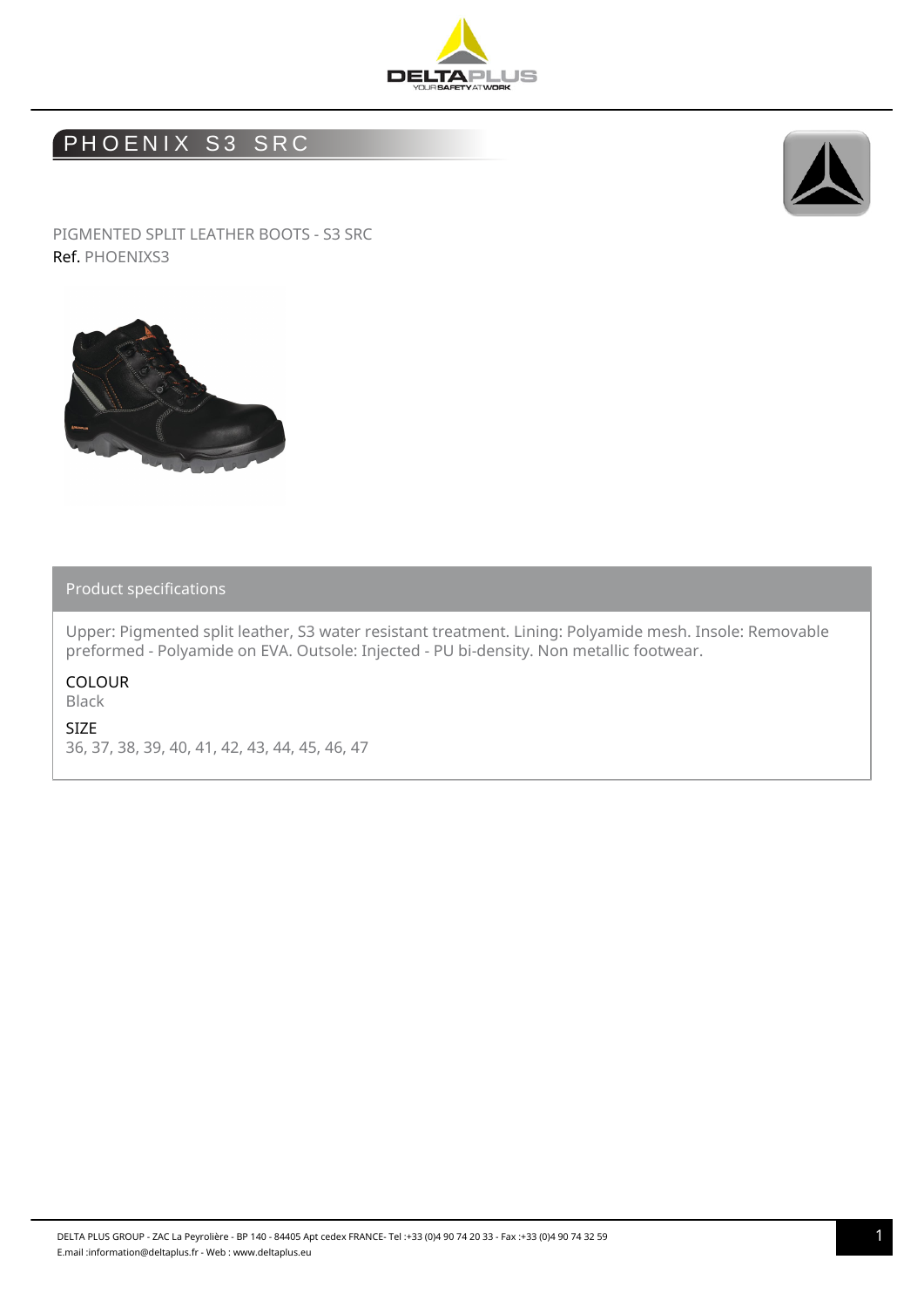

| <b>Product Use - Risks</b>                                                                                                                                |
|-----------------------------------------------------------------------------------------------------------------------------------------------------------|
| Antistatic Shock Cutting / Perforation<br>بشي<br>Slip                                                                                                     |
| Construction / Civil engineering <b>FREE</b> Second work / craftman<br>Light industry<br>Also Agriculture / Green areas<br>Services / Logistics<br>Mining |
|                                                                                                                                                           |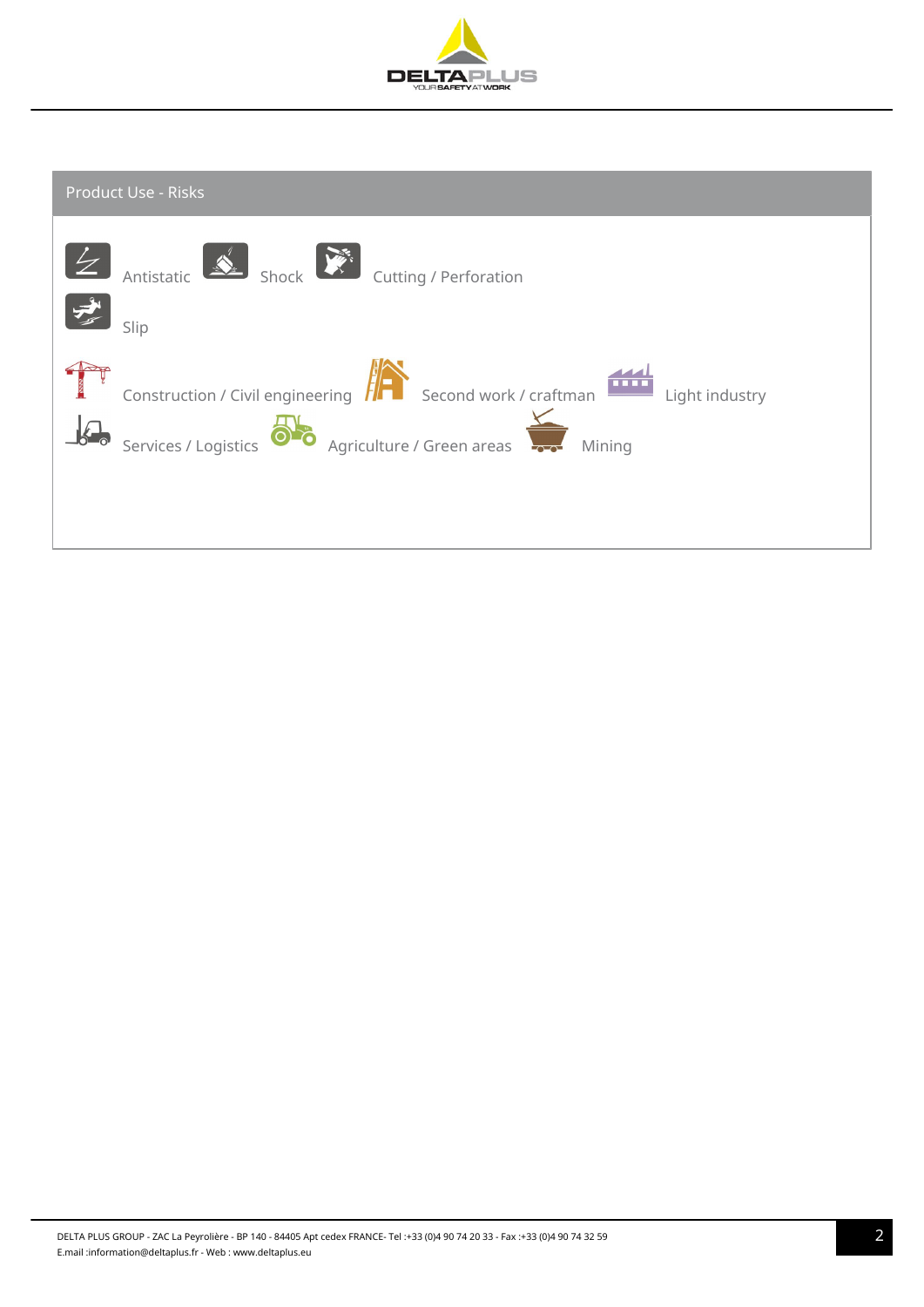

| Product's highlights & user's benefits |                                                                                                                                             |  |  |  |  |  |
|----------------------------------------|---------------------------------------------------------------------------------------------------------------------------------------------|--|--|--|--|--|
|                                        | 1-Flex-Zone<br>2- V STAB SYSTEM<br>3- Ladder lateral grips<br>4- Cleats with grip on all indoor and outdoor<br>surfaces<br>5- Standards SRC |  |  |  |  |  |
|                                        | Ultra flexible anti-perforation composite<br>insole                                                                                         |  |  |  |  |  |
|                                        | NON-MAGNETIC<br>No metal part in the shoe                                                                                                   |  |  |  |  |  |
|                                        | Composite toe cap 200- joule,<br>Lighter than steel<br>Non conductive material                                                              |  |  |  |  |  |
| <b>Composite</b><br>Protection         | NON-METALLIC                                                                                                                                |  |  |  |  |  |
|                                        | Speed lace                                                                                                                                  |  |  |  |  |  |
| <b>COMPOSITE</b>                       | COMPOSITE                                                                                                                                   |  |  |  |  |  |

Certifications and Standards  $C \in$ PPE DIRECTIVE EC 89/686 EN ISO 20344:2011 Personal protective equipment - Test methods for footwear EN ISO 20345:2011 Personal protective equipment - Safety footwear. S3: Additional special requirements

SRC: Slip resistance